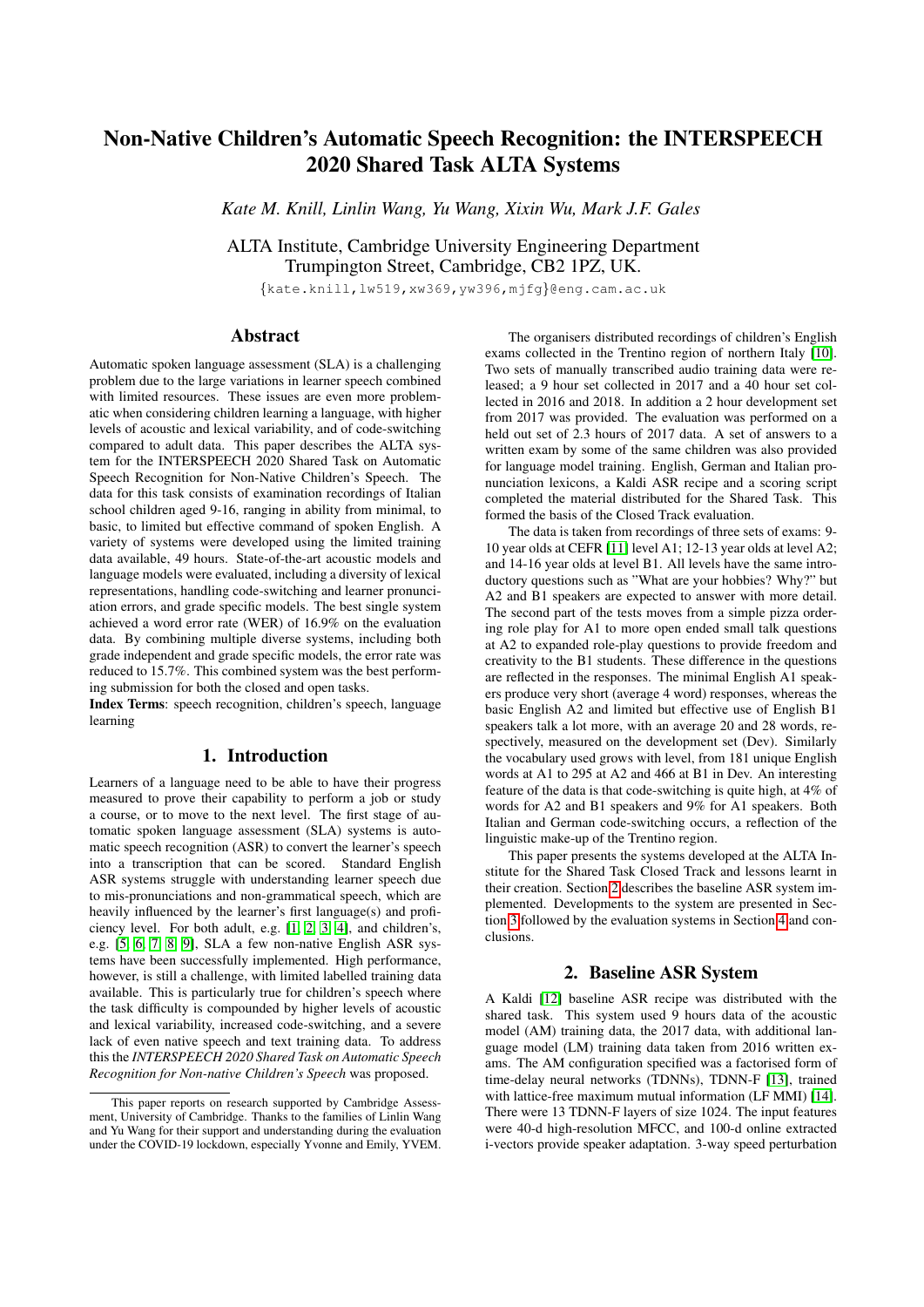was applied to augment the AM training data. A four-gram LM was specified.

As the children's speech is spontaneous it contains disfluencies including hesitations and partial words, and non-speech events like laughter. They also sometimes whisper words and code-switch into their native Italian and German. These are all marked in detail in the 2017 data sets. Mis-pronunciations are also marked. As part of the Kaldi recipe a pre-processing step is run on the transcriptions prior to training. The mispronunciation and whisper markers are removed and codeswitched German and Italian words tagged in the training data are replaced by the name  $\langle \text{unk-de} \rangle$ ,  $\langle \text{unk-it} \rangle$ , respectively. If a sequence of words are tagged then they are replaced by a single word in the transcription e.g.

| @de(nord italien)    |  |  | $\rightarrow$ <unk-de></unk-de> |
|----------------------|--|--|---------------------------------|
| @it(come si dice fa) |  |  | $\rightarrow$ <unk-it></unk-it> |

These words are modelled by single phones in the distributed English pronunciation lexicon as follows:

```
<unk-de> unk de S
<unk-it> unk it S
```
For the LM training the hesitations and non-speech events are also stripped from the transcriptions.

A scoring tool was distributed to enable system develop-ment <sup>[1](#page-1-1)</sup>. At scoring any disfluencies, non-speech events and code-switched words are removed from the reference and hypothesis. Note, Italian and German proper nouns remain. The more detailed 2017 transcription resulted in some inconsistencies with the other set. A post-processing step  $2$  was therefore added to the ASR output prior to scoring: spellings were made consistent (in particular, "favorite"/"favourite") and some miss spellings corrected; foreign words that were not found in the distributed English lexicon were removed; a few split hyphenated words were rejoined. This post-processing reduced the word error rate (WER) by about 1% absolute.

The distributed system only used the initial 9 hours of acoustic training data and yielded a WER of 36.8% on the development data trained on Kaldi v5.5. Using the same recipe, an updated baseline making use of all the available AM training data, 49 hours, and including these manual transcriptions in an updated LM $<sup>3</sup>$  $<sup>3</sup>$  $<sup>3</sup>$ . This yielded an error rate of 22.7%. The break-</sup> down by grade is given in Table [1.](#page-1-4) Interestingly the A2 speakers have the lowest WER, possibly reflecting the differences in the form of test used at the different grades.

<span id="page-1-4"></span>Table 1: *% WER of baseline system on Dev set, trained on 49 hour data set.*

| System          | $%$ WER    |      |      |       |  |
|-----------------|------------|------|------|-------|--|
|                 | $\Delta$ 1 | A2   | B1   | Total |  |
| Distributed     | 26.5       | 20.6 | 21.6 | 22.7  |  |
| <b>Baseline</b> | 23.4       | 17.4 | 21.8 | 21.2  |  |
| $+SpecAug$      | 22.0       | 17.1 | 20.6 | 20.2  |  |
| $+$ RNNLM       | 21.7       | 16.6 | 18.9 | 19.1  |  |
| +su-RNNLM       | 21.5       | 16.6 | 18.5 | 18.8  |  |

<span id="page-1-2"></span><span id="page-1-1"></span><sup>1</sup>TLT2020EvalScriptV2.pl

<sup>2</sup>The effect of the difference in the guidance was only noted late in the system development so it was not possible to apply the corrections during model training. Initial experiments indicated little difference in system performance.

<span id="page-1-3"></span> $3LM$  training data: TLT16W17train and, after removing @ words, TLT1618train.norm.trn.

Based on the distributed recipe a modified version was built. The primary difference between the systems was that rather than using the English unknown word symbol in the training transcription (<unk>), the closest English word in the vocabulary was selected using alignment with simple initial PLP GMM-HMM models in HTK v3.4.1 [\[15\]](#page-4-14). All code-switched words were replaced with an individual word (<unk-de>/<unk-it>) and hesitation tags were mapped to a single word (%HES%) and this was modelled in both the AM and LM. Additionally minor changes were made to the network configuration, with 15 TDNN-F layers and 40-dim logfilterbank features used. Table [1](#page-1-4) shows the impact of these changes, reducing the WER by 1.5% absolute. For these forms of low-resource tasks, data augmentation is a commonly used approach. In addition to speed perturbation, SpecAugment [\[16\]](#page-4-15) was also applied, where time and frequency bands of the spectrogram are randomly masked out in training. The distributed Kaldi implementation was used to build systems, with proportion of frequency and time frames bands zeroed out set to 0.5 and 0.2 respectively. Additionally 6 CNN layers were added to the bottom of the network. These two changes yielded a further 1% gain. Finally more complex language models were incorporated into the system. The 4-gram LM was interpolated with a standard uni-directional RNNLM [\[17\]](#page-4-16) and then with a 4 suc-ceeding word RNNLM (suRNNLM) [\[18,](#page-4-17) [19\]](#page-4-18)<sup>[4](#page-1-5)</sup>. 4-gram lattices were rescored with this combined LM [\[20\]](#page-4-19). These two additional changes yielded a final WER of 18.8%. These systems were treated as the baselines for further system development.

# 3. System Development

<span id="page-1-0"></span>Four areas were investigated to further develop the baseline ASR system presented in Table [1:](#page-1-4) the choice of lexicon and phone unit; handling of code-switching; grade dependent models; and acoustic model diversity.

#### 3.1. Lexicon

The lexicon distributed with the challenge is based upon the CMU lexicon i.e. American English pronunciations. It was compared to two additional forms of lexicon. The first, Combilex [\[21\]](#page-4-20) Received Pronunciation (RP) lexicon contains British English pronunciations. From Table [2,](#page-1-6) using the Baseline system in Table [1](#page-1-4) degraded system performance compared to the CMU lexicon. This indicates that the American English pronunciations from the CMU lexicon may be a better match to the Italian children's learner speech.

<span id="page-1-6"></span>Table 2: *Effect of lexicon on Dev set % WER.*

| Lexicon     | $%$ WER    |                |      |       |  |  |
|-------------|------------|----------------|------|-------|--|--|
|             | $\Delta$ 1 | A <sub>2</sub> | R1   | Total |  |  |
| Distributed | 23.4       | 17.4           | 21.8 | 21.2  |  |  |
| Combilex    | 22.3       | 19.7           | 22.9 | 22.0  |  |  |
| Graphemic   | 204        | 177            | 21.0 | 20.1  |  |  |

A graphemic lexicon has been shown to outperform a phonetic lexicon on non-native learner ASR, particularly for lower proficiency speakers [\[22\]](#page-4-21). Following [\[23\]](#page-4-22) the graphemic set here consists of the 26 letters of the English alphabet, 2 graphemes to model all forms of hesitations, (G00, G01), plus 2 graphemes to model  $\langle \text{unk-it}\rangle$ , (G02, G03), and

<span id="page-1-5"></span><sup>&</sup>lt;sup>4</sup>Built with the CUED-RNNLM V1.1 toolkit [\[18\]](#page-4-17).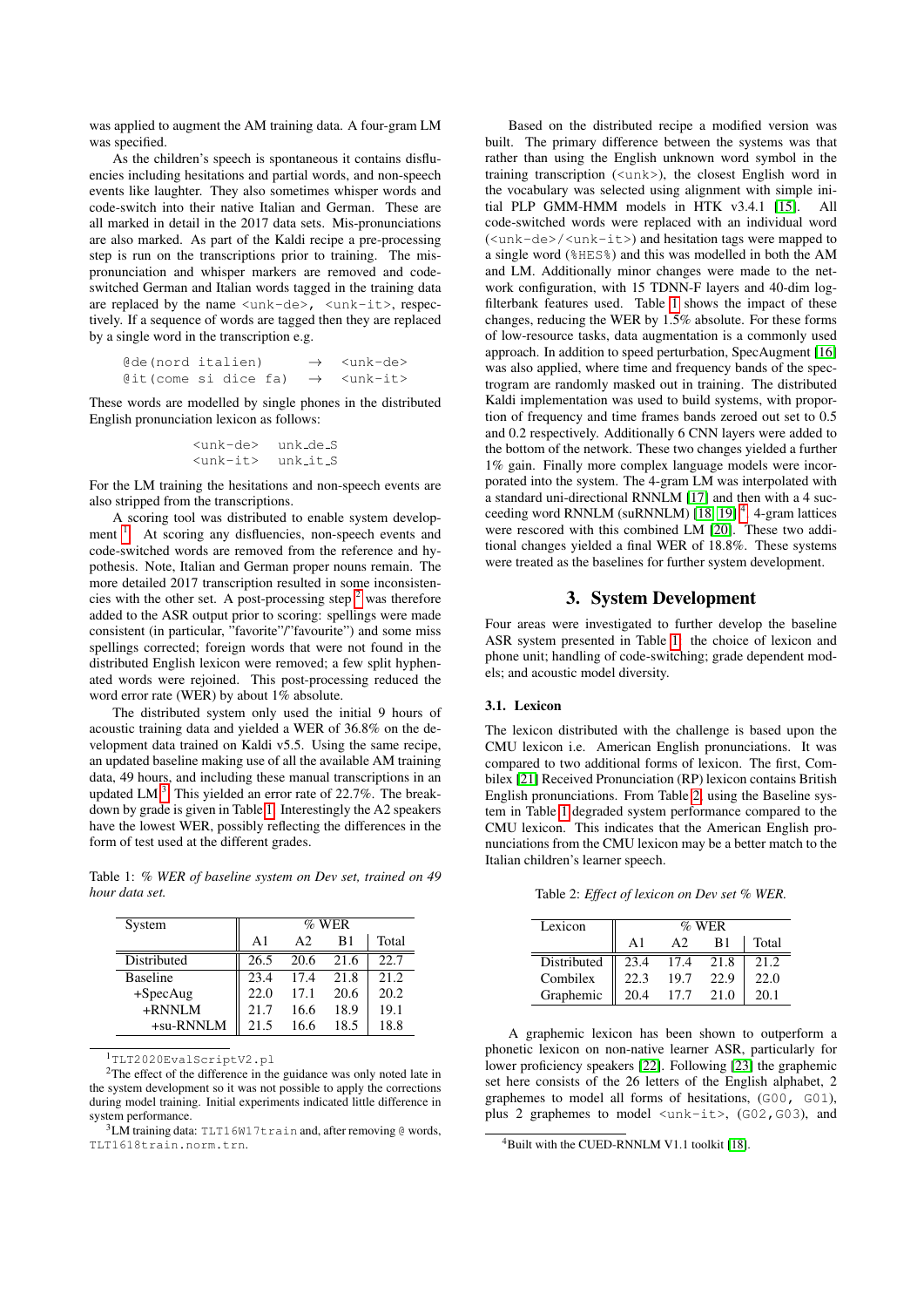$\langle$ unk-de>, (G04, G05). The result in Table [2](#page-1-6) shows that the graphemic lexicon system reduces the WER over the phonetic systems, by 1.1% absolute. Only the A2 speakers score lower with the distributed phonetic lexicon. A2 and B1 responses are similar in length but the A2 speech has a lot fewer disfluencies. This may be related to the nature of the exams, with A2 students speaking more precisely and taking greater care pronouncing words, thus being a closer match to the phonetic lexicon.

#### 3.2. Code-switching

Although the children are being asked to speech English they fall back on their native language occasionally, for example when they can't find the right word or phrase. Table [3](#page-2-0) shows the percentage of code-switching on a per grade level. Over 4% of words spoken by A2 and B1 speakers are marked in the reference transcriptions as code-switched words, and over 9% of A1 words. Whilst the majority of the code switching is into Italian, about 1/6th of the words are German, a reflection of the languages spoken in the Trentino region. A small proportion of all utterances (% Utt) are entirely in a code-switched language.

<span id="page-2-0"></span>Table 3: *% code-switched Italian and German words and utterances only containing non-English in 2017 Train and Dev data.*

| Grade          |         | $\%$ Utt |      |      |
|----------------|---------|----------|------|------|
|                | Italian | German   | All  |      |
| A1             | 7.67    | 2.15     | 9.82 | 2.48 |
| A <sub>2</sub> | 4.01    | 0.86     | 4.87 | 2.84 |
| B1             | 3.88    | 0.18     | 4.06 | 1.54 |
| Αll            | 4.87    | 0.87     | 5.74 | 2.38 |

In the Shared Task code-switched words are eliminated from the reference at scoring so precise recognition is not needed. They do, however, need to be identified and removed from the hypothesis to avoid insertion errors. As described in Section [2](#page-0-0) the distributed recipe models code-switched words as <unk-it>/<unk-de> which can be stripped out from the recognition hypothesis prior to scoring. The phonetic ALTA TDNN-F system, PF1, has a 18.8% WER (Table [1\)](#page-1-4) and it's equivalent graphemic system, GF1, a 18.1% WER.

An alternative approach was investigated where the codeswitched words were explicitly modelled in acoustic model and language model training. Each code-switched word was tagged with a language tag to identify them e.g. alloralit, ist de. After recognition these tagged words were removed from the output hypothesis. The phonetic pronunciations for these words were taken from the German and Italian lexicons supplied with the task. To unify the phone sets all 3 lexicons were mapped to a common X-SAMPA phone set of 75 phones. A second mapping was then applied to map them to the CMU English 39 phone set. This mapping was hand derived based on the phonetic attributes of the xenophones. The Sequitur G2P  $[24]$ <sup>[5](#page-2-1)</sup> tool was used to produce pronunciations for words missing from the lexicon. As for the baseline, a PLP GMM-HMM based HTK alignment was run to align unknown words in the transcriptions to the closest word in this extended vocabulary. Graphemic pronunciations were generated in the standard fashion. Two versions of phonetic and graphemic TDNN-F models were trained. In the first, PF2/GF2, the standard phone sets are used. For the other, PF3/GF3, language attributes were added to the phones in the code-switched words e.g.

$$
ist.de ih;GB s;G.I t;G.E
$$
  
\n
$$
tuo-it t;I.B u;I.I o;I.E
$$

Context dependent states within each phone are tied using decision trees [\[25\]](#page-4-24). The trees are able to ask questions related to the language attributes, thereby, potentially tying code-switched contexts more closely together. Different trees were observed to have been generated. A common language model was trained on the transcriptions including the code-switch tagged words. Negligible differences to the overall word error were observed for both graphemic and phonetic systems. Gains were seen in moving from PF1/GF1 to the tagged systems on A1 and B1 speech, with decreases in WER of 0.2%-0.9%. There were rises in WER from 0.5-0.7%, however, on A2 speech.

<span id="page-2-2"></span>Table 4: *Recognition statistics for the 382 code-switched words in Dev.* †*Count consists of insertion of Italian or German words plus mis-recognitions of English into Italian or German.*

|                 |     | Recognised As | Del | $Ins^{\dagger}$ | Task  |
|-----------------|-----|---------------|-----|-----------------|-------|
| Sys             | Eng | It/De         |     |                 | Error |
| GF1             | 108 | 30            | 244 |                 | 27.2% |
| GF <sub>2</sub> | 109 | 66            | 207 | 19              | 27.7% |
| PF1             | 137 |               | 244 | 0               | 34.6% |
| PF <sub>2</sub> | 119 | 69            | 194 | 14              | 30.4% |

The limited effect on the overall recognition performance is potentially a reflection on the scoring approach adopted. Table [4](#page-2-2) presents statistics on the development set of how the Italian and German words were recognised. The task error measures the % of code-switched words recognised as full English words, mirroring the task scoring metric which excludes unknown, partial and foreign words. About one third of code-switched words are mis-recognised as an English word. Note, in some cases this is the actual word e.g. *ciao* occurs in the vocabulary as both an "English" word and with an Italian tag. The tagged models (GF2/PF2) are better at recognising code-switched words than the unknown models (GF1/PF1). The two graphemic models, however, yield a very similar task error as this doesn't affect their rate of mis-recognition into English. In contrast, the PF1 models tend to recognise code-switched words as English rather than unknown giving a 7% increase in task error, compared to 3% for PF2. This also shows the graphemic models for the unknown foreign words match better.

#### 3.3. Grade dependent models

The pronunciation and grammar of learners becomes more native-like as they progress, they increase their vocabulary and reduce their code-switching. As noted in the Introduction, the exam questions asked and length and complexity of responses varies with level, from A1's few words to B1's more complex but equally disfluent speech. At test time the grade of the speaker is known so it makes sense to see if tuning the acoustic and language models to specific grades can help performance.

Two approaches to adapting the AMs to be grade dependent were investigated. In the first, the general AMs were fine-tuned using only data from a specific grade, or grades. The second approach used 1-of-K coding of the grade as an auxiliary feature for the AM. The latter approach did not yield consistent gains for any grade level, so the results presented here focus on the fine-tuning approach. Table [5](#page-3-1) shows the impact of fine-tuning on the A2 and B1 grade data using both the 4-gram LM and the

<span id="page-2-1"></span><sup>5</sup>[https://github.com/sequitur-g2p/](https://github.com/sequitur-g2p/sequitur-g2p) [sequitur-g2p](https://github.com/sequitur-g2p/sequitur-g2p).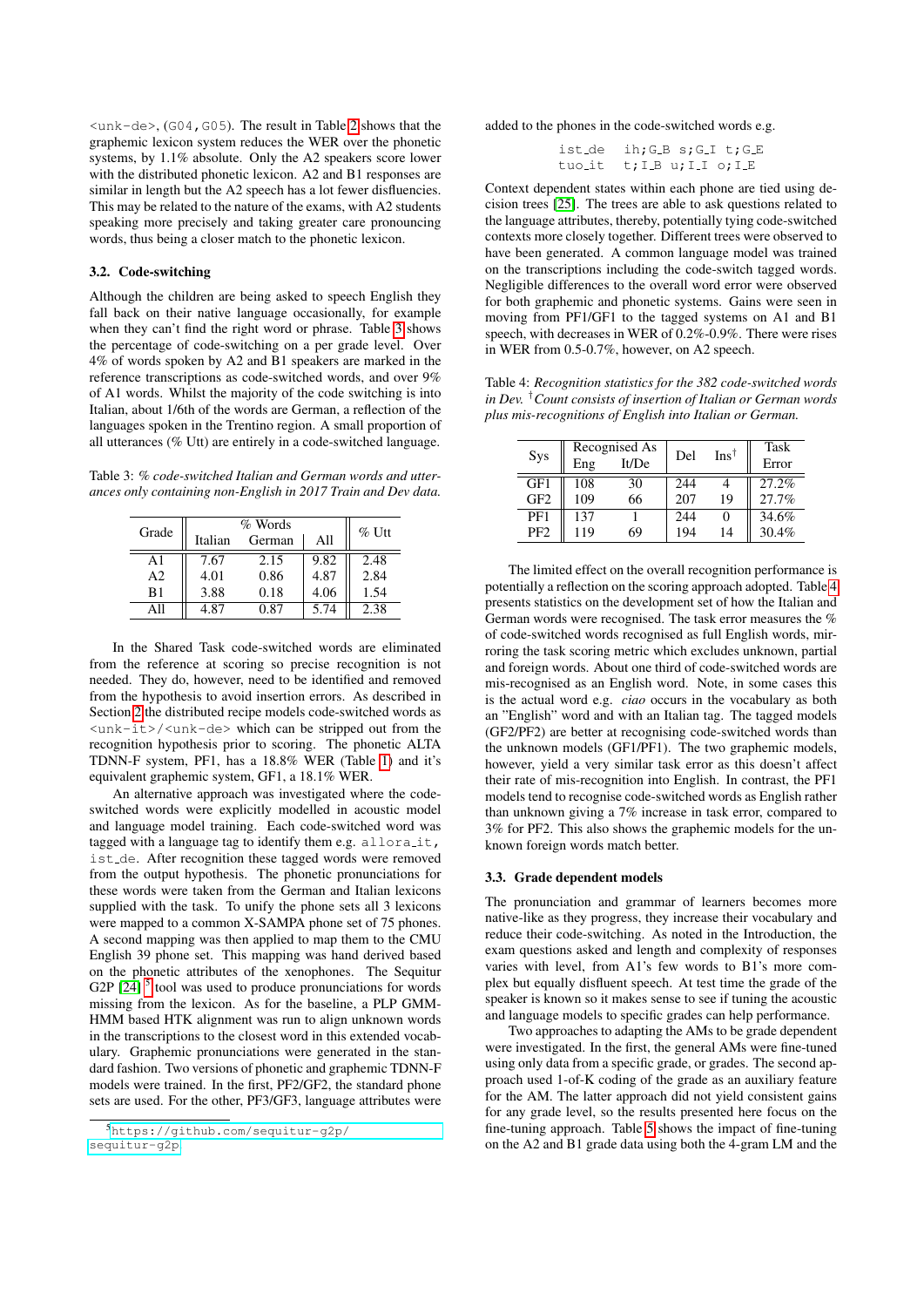more advanced su-RNNLM. Note no gains were obtained for the A1 grade data for either configuration. Some of the gains seen with the 4-gram decoding are lost when suRNNLM rescoring is applied.

<span id="page-3-1"></span>Table 5: *Fine-tuning AMs for A2 and B1. GF2 models*

| Grade     | $\%$ WER       |       |                |       |  |  |
|-----------|----------------|-------|----------------|-------|--|--|
| Dep.      | A <sub>2</sub> |       | B <sub>1</sub> |       |  |  |
|           | 4g             | suRNN | 4g             | suRNN |  |  |
|           | 17.6           | 16.6  | 19.8           | 18.0  |  |  |
| $A2 + B1$ | 17.6           | 16.1  | 19.0           | 18.0  |  |  |
| B1        |                |       | 18.5           | 17.4  |  |  |

Table [6](#page-3-2) presents the effect on performance of interpolating the grade independent 4-gram LM with a grade dependent 4 gram LM, the interpolation weights were optimised on the development data. No improvements are seen for A2 and B1. This is probably due to the training data being biased to their longer answers, particularly with the inclusion of the written data. For A1 speakers a 0.9% drop in WER is seen. Fine-tuning and training only on the target A1 grade data were also examined for the RNNLM and suRNNLM. Neither approach, however, yielded gains over the grade independent LMs.

<span id="page-3-2"></span>Table 6: *Grade independent (GI) and dependent (GD) 4-gram LMs. GF2 models.*

| Grade          | GI   | GD   | $%$ WER |
|----------------|------|------|---------|
| A1             | 1.00 |      | 21.5    |
|                | 0.01 | 0.99 | 20.6    |
| A <sub>2</sub> | 1.00 |      | 17.6    |
|                | 0.36 | 0.64 | 17.9    |
| B1             | 1.00 |      | 19.8    |
|                | 0.26 | 0.74 | 19.9    |

#### 3.4. Acoustic model diversity

System combination of complementary systems has proven very successful in ASR [\[26,](#page-4-25) [27,](#page-4-26) [28\]](#page-4-27). One way to achieve this is through acoustic model diversity. Interleaved TDNN-F and long short-term memory (LSTM) configuration (TDNN-F.LSTM) [\[29,](#page-4-28) [30\]](#page-4-29) systems were trained using lattice free MMI. Table [7](#page-3-3) shows the performance of TDNN-F and TDNN-F LSTM models are similar. Confusion network combination (CNC) [\[27\]](#page-4-26) was used to combine the 2 systems which gave an improvement of about 0.6% absolute WER.

<span id="page-3-3"></span>Table 7: *CNC of graphemic TDNN-F and TDNN-F LSTM systems, with modelling of code-switched words as GF2.*

| System           |       |      |      | B1   | Total |
|------------------|-------|------|------|------|-------|
| TDNN-F           | (GF2) | 19.1 | 16.6 | 18.0 | 18.0  |
| TDNN-F_LSTM      | (GL2) | 19.6 | 17.4 | 18.0 | 18.3  |
| $GF2 \oplus GL2$ |       |      | 15.3 |      | 174   |

### 4. Evaluation Systems

<span id="page-3-0"></span>During the 9 day period of the evaluation the ALTA team entered the maximum 7 systems allowed for the Closed Task. The systems all involved system combination of graphemic and

phonetic systems, and TDNN-F and TDNN-F LSTM acoustic models. During the evaluation the only feedback available to participants in terms of evaluation performance was the overall WER and numbers of substitution, insertion and deletion errors. The per grade breakdown was not available.

<span id="page-3-4"></span>Table 8: *Single and combined systems on Dev and Eval*

|                 |             | $%$ WER |                |      |       |  |
|-----------------|-------------|---------|----------------|------|-------|--|
| System          | <b>Test</b> | A1      | A <sub>2</sub> | B1   | Total |  |
| GF2             | Dev         | 19.1    | 16.6           | 18.0 | 18.0  |  |
|                 | Eval        | 20.3    | 14.7           | 17.5 | 17.3  |  |
| PF <sub>2</sub> | Dev         | 20.6    | 17.3           | 18.3 | 18.7  |  |
|                 | Eval        | 19.5    | 15.2           | 16.9 | 16.9  |  |
| GF3             | Dev         | 19.2    | 16.5           | 18.3 | 18.1  |  |
|                 | Eval        | 19.8    | 14.7           | 17.3 | 17.0  |  |
| PF3             | Dev         | 21.1    | 17.1           | 18.5 | 18.9  |  |
|                 | Eval        | 21.4    | 14.9           | 16.6 | 17.1  |  |
| C1              | Dev         | 19.2    | 15.0           | 16.5 | 16.9  |  |
|                 | Eval        | 20.2    | 13.8           | 15.5 | 15.9  |  |
| C <sub>2</sub>  | Dev         | 18.5    | 14.7           | 16.4 | 16.6  |  |
|                 | Eval        | 19.7    | 13.5           | 16.0 | 16.0  |  |
| ROV(C1, C2)     | Dev         | 18.8    | 14.9           | 16.4 | 16.7  |  |
|                 | Eval        | 19.4    | 13.4           | 15.5 | 15.7  |  |

Table [8](#page-3-4) shows the best single systems and combined systems on the Dev and Eval sets. As can be seen the best Eval system differs from the best Dev system at each grade and overall. The first CNC system, C1, was selected as the best grade independent system on the Eval. It was formed by combining all 4 unk-de/it systems with all 4 tagged v2 systems:

(GF1⊕GL1⊕PF1⊕PL1)⊕(GF2⊕GL2⊕PF2⊕PL2)

The second CNC system, C2, used grade specific combination i.e. the best combination for each grade was used based on Dev set results. For A1 and B1 this was the tagged systems:

(GF2⊕GL2⊕PF2⊕PL2)⊕(GF3⊕GL3⊕PF3⊕PL3)

and for A2 all 3 groups of systems were combined:

C1⊕(GF3⊕GL3⊕PF3⊕PL3)

Finally C1 and C2 were combined using ROVER [\[26\]](#page-4-25). This gave small gains on A1 and A2 and matched the C1 performance on B1, giving the lowest WER of 15.7% overall.

# 5. Conclusions

This paper has described the ALTA speech recognition system for the *INTERSPEECH 2020 Shared Task on Non-Native Children's Automatic Speech Recognition*. This data is especially challenging, as there is a more variety in children's speech than adult speech, limited training data, and all the standard issues of learner English. Starting from the distributed Kaldi recipe, a number of both practical refinements for handling "noisy" data, as well as algorithmic advances are presented. The final system makes extensive use of: data augmentation, in the form of speed perturbation and SpecAugment; lexical diversity using both phonetic and graphemic lexicons; acoustic model diversity; and final grade specific combination. The final combined system submitted for the Closed Task yielded a word error rate of 15.7% on the evaluation data, which was the best performing evaluation system. Additionally, the best individual system that contributed to this combined system, gave an error rate of 16.9% on the evaluation which was also lower than any other system submitted to the official evaluation.